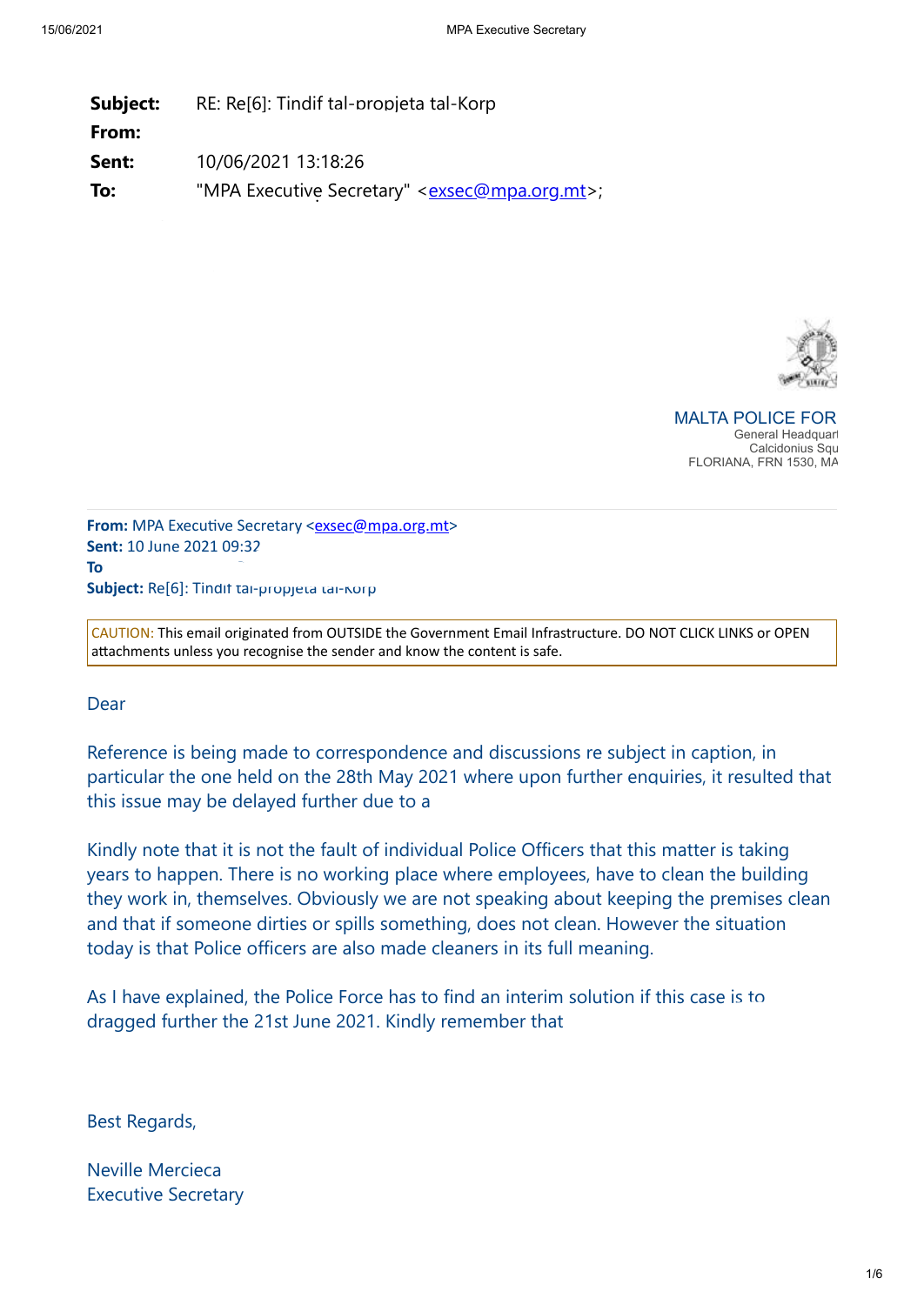

\_\_\_\_\_\_\_\_\_\_\_\_\_\_\_\_\_\_\_\_\_\_\_\_\_\_\_\_\_\_\_\_\_\_\_\_\_\_\_\_\_\_\_\_\_\_\_\_\_\_\_\_\_\_\_\_\_\_\_\_\_\_\_\_\_\_\_\_\_\_\_ Malta Police Association • Spencer Hill • Marsa • MRS 1959 • Malta

T +356 21232892 | E [exsec@mpa.org.mt](mailto:exsec@mpa.org.mt) | W [www.mpa.](https://eur01.safelinks.protection.outlook.com/?url=http%3A%2F%2Fwww.mpa%2F&data=04%7C01%7Ckenneth.haber%40gov.mt%7Ceba43592090f426183cc08d92be1c933%7C34cdd9f55db849bcacba01f65cca680d%7C0%7C0%7C637589071018539884%7CUnknown%7CTWFpbGZsb3d8eyJWIjoiMC4wLjAwMDAiLCJQIjoiV2luMzIiLCJBTiI6Ik1haWwiLCJXVCI6Mn0%3D%7C1000&sdata=MpGoHL30wvzoarKhbLRU2e3%2FFU2qLh8%2BVrzjHLnC1tE%3D&reserved=0)org.mt

This e-mail and any files transmitted with it are confidential and intended solely for the use of the individual or entity to whom they are addressed. If you have received this e-mail in error, please notify the sender. Please note that any views or opinions presented in this email are solely those of the author and do not necessarily represent those of the Union. Finally, the recipient should check this e-mail and any attachments for the presence of viruses. The Union accepts no liability for any damage caused by any virus transmitted by this e-mail.

------ Original Message ------ From: "Haber Kenneth" ("Haber Kenneth" ("Haber Kenneth" ) ("Haber Kenneth" ) ("Haber Kenneth" ) ("Haber" ) ("H To: "MPA Executive Secretary" <**[exsec@mpa.org.mt](mailto:exsec@mpa.org.mt)>** Sent: 07/04/2021 11:53:18 Subject: RE: Re[4]: Tindif tal-propjeta tal-Korp



**MALTA POLICE FOR** *Kindly consider your environmental responsibility before printing this e-mail* General Headq **Calcidonius** FLORIANA, FRN 1530,

**From:** MPA Executive Secretary <**[exsec@mpa.org.mt](mailto:exsec@mpa.org.mt)> Sent:** 06 April 2021 08:42 **To:** Haber Kenneth at Police  $\mathbb{R}$  at Police  $\mathbb{R}$  at Police  $\mathbb{R}$  at Police  $\mathbb{R}$  at Police  $\mathbb{R}$  at Police  $\mathbb{R}$  at Police  $\mathbb{R}$  at Police  $\mathbb{R}$  at Police  $\mathbb{R}$  at Police  $\mathbb{R}$  at Police  $\$ 

**Subject:** Re[4]: Tindif tal-propjeta tal-Korp

CAUTION: This email originated from OUTSIDE the Government Email Infrastructure. DO NOT CLICK LINKS or OPEN attachments unless you recognise the sender and know the content is safe.

Dear

The reply had been discussed internally and whilst the issuance of the tender in 2020 has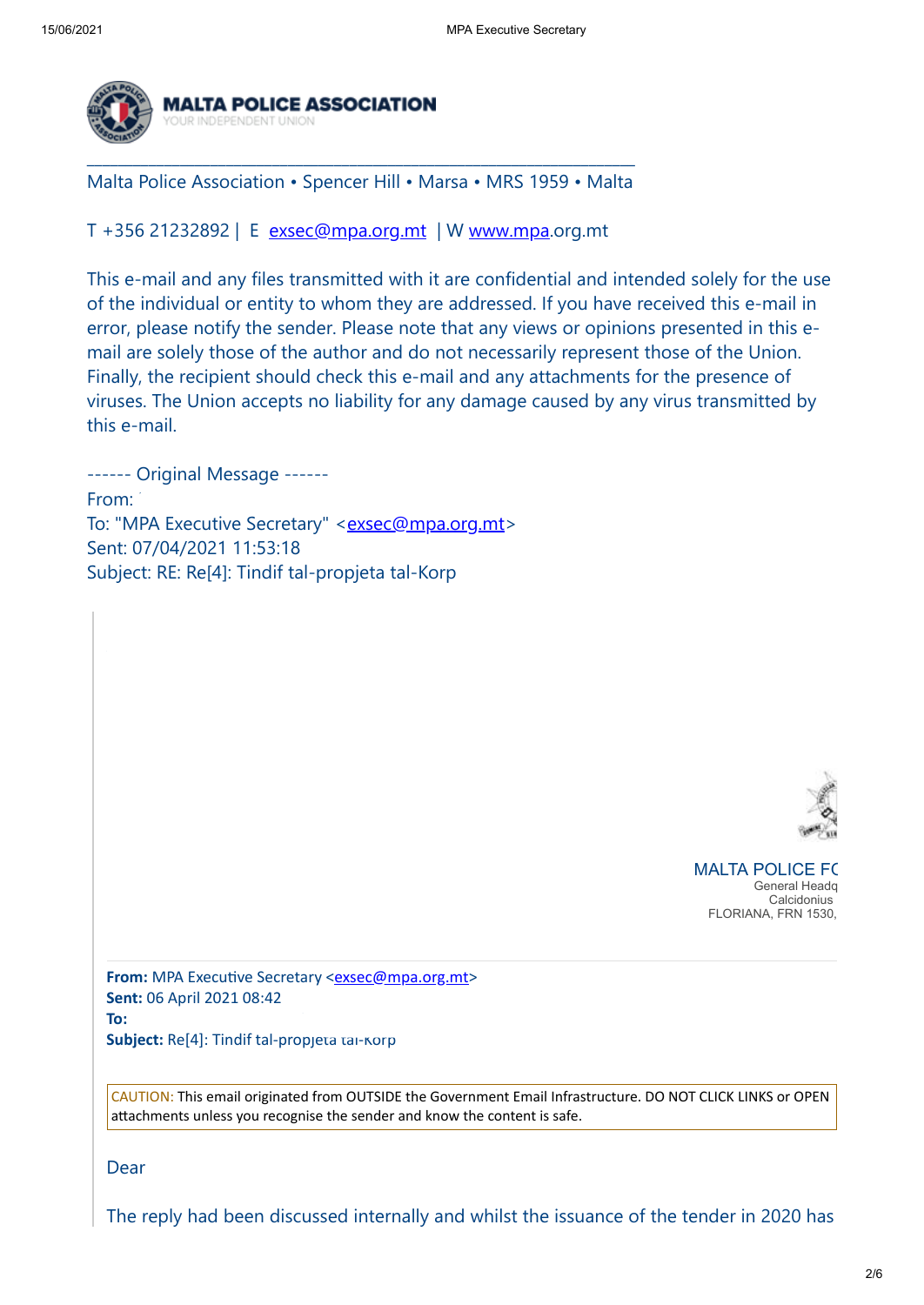been received with pleasure, the process is still not concluded and no one we believe that the appeal will still take some time to be decided.

In the meantime, we are requesting that an interim solution is adopted so that Police Officers, with immediate effect stop cleaning the estate of the Malta Police Force, especially those places also used by civilians.

Best Regards,

Neville Mercieca Executive Secretary



p y y

\_\_\_\_\_\_\_\_\_\_\_\_\_\_\_\_\_\_\_\_\_\_\_\_\_\_\_\_\_\_\_\_\_\_\_\_\_\_\_\_\_\_\_\_\_\_\_\_\_\_\_\_\_\_\_\_\_\_\_\_\_\_\_\_\_\_\_\_\_\_\_ Malta Police Association • Spencer Hill • Marsa • MRS 1959 • Malta

T +356 21232892 | E [exsec@mpa.org.mt](mailto:exsec@mpa.org.mt)  | W [www.mpa](https://eur01.safelinks.protection.outlook.com/?url=http%3A%2F%2Fwww.mpa%2F&data=04%7C01%7Ckenneth.haber%40gov.mt%7Ceba43592090f426183cc08d92be1c933%7C34cdd9f55db849bcacba01f65cca680d%7C0%7C0%7C637589071018549842%7CUnknown%7CTWFpbGZsb3d8eyJWIjoiMC4wLjAwMDAiLCJQIjoiV2luMzIiLCJBTiI6Ik1haWwiLCJXVCI6Mn0%3D%7C1000&sdata=F%2BBiud452ifRKFDIdo5AOpxKyTMakxhl34eDWyYUTAE%3D&reserved=0).org.mt

This e-mail and any files transmitted with it are confidential and intended solely for the use of the individual or entity to whom they are addressed. If you have received this email in error, please notify the sender. Please note that any views or opinions presented in this e-mail are solely those of the author and do not necessarily represent those of the Union. Finally, the recipient should check this e-mail and any attachments for the presence of viruses. The Union accepts no liability for any damage caused by any virus transmitted by this e-mail.

------ Original Message ------ From: "Haber Kenneth at Police" ("Haber Kenneth" ("Haber Kenneth" ("Haber Kenneth" ("Haber Kenneth" ("Haber Ke To: "MPA Executive Secretary" <[exsec@mpa.org.mt](mailto:exsec@mpa.org.mt)> Sent: 26/03/2021 09:02:19 Subject: RE: Re[2]: Tindif tal-propjeta tal-Korp

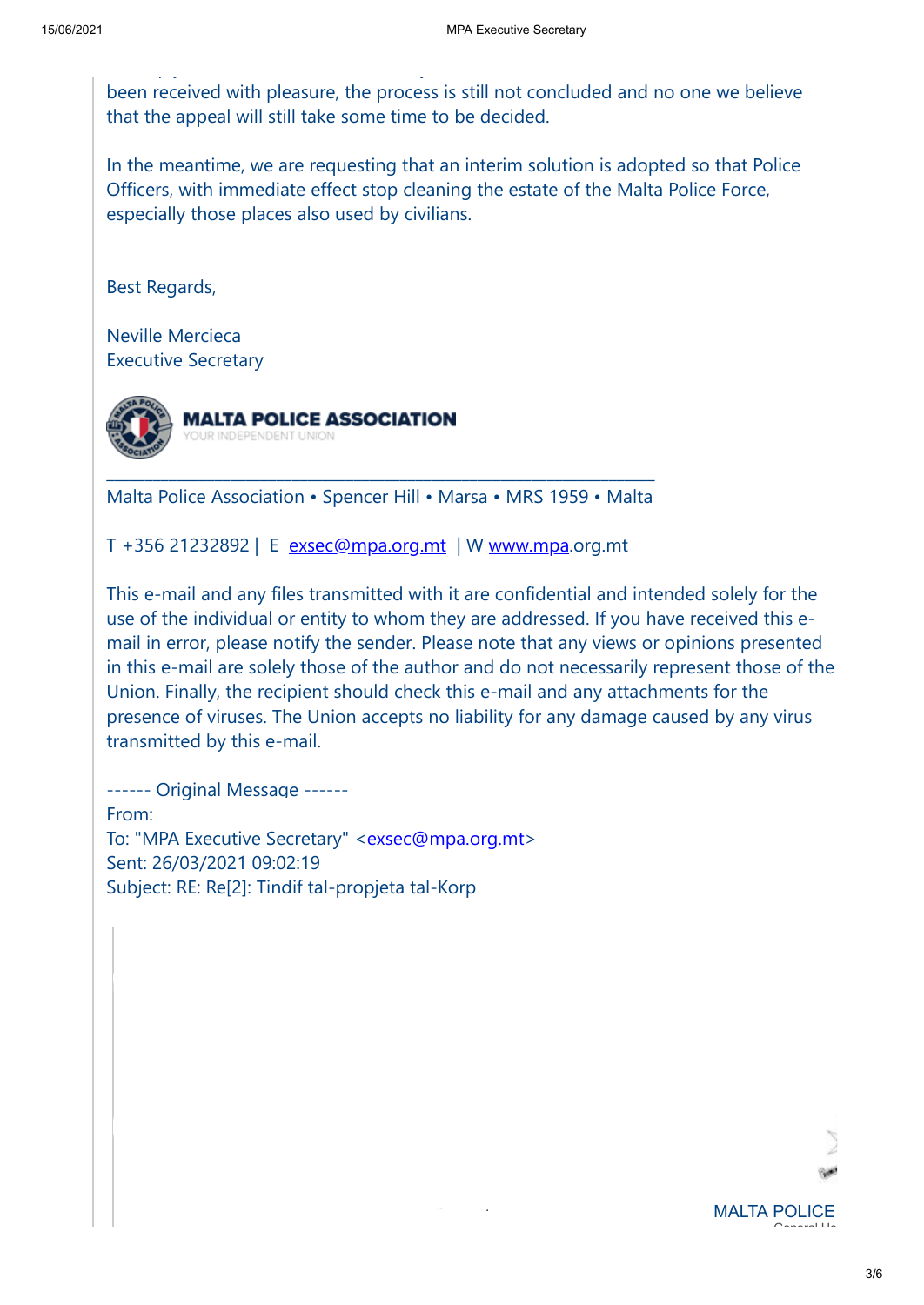*Kindly consider your environmental responsibility before printing this e-mail* General He

**From:** MPA Executive Secretary <[exsec@mpa.org.mt](mailto:exsec@mpa.org.mt)> **Sent:** 26 March 2021 08:26

**To:** Haber Kenneth at Police  $\mathbb{R}$  at Police  $\mathbb{R}$  at Police  $\mathbb{R}$  at Police  $\mathbb{R}$  at Police  $\mathbb{R}$  at Police  $\mathbb{R}$  at Police  $\mathbb{R}$  at Police  $\mathbb{R}$  at Police  $\mathbb{R}$  at Police  $\mathbb{R}$  at Police  $\$ 

**Subject:** Re[2]: Tindif tal-propjeta tal-Korp

CAUTION: This email originated from OUTSIDE the Government Email Infrastructure. DO NOT CLICK LINKS or OPEN attachments unless you recognise the sender and know the content is safe.

Dear

A gentle reminder pls.

Best Regards,

Neville Mercieca Executive Secretary



\_\_\_\_\_\_\_\_\_\_\_\_\_\_\_\_\_\_\_\_\_\_\_\_\_\_\_\_\_\_\_\_\_\_\_\_\_\_\_\_\_\_\_\_\_\_\_\_\_\_\_\_\_\_\_\_\_\_\_\_\_\_\_\_\_\_\_\_\_\_\_ Malta Police Association • Spencer Hill • Marsa • MRS 1959 • Malta

T +356 21232892 | E  [exsec@mpa.org.mt](mailto:exsec@mpa.org.mt)  | W [www.mpa](https://eur01.safelinks.protection.outlook.com/?url=http%3A%2F%2Fwww.mpa%2F&data=04%7C01%7Ckenneth.haber%40gov.mt%7Ceba43592090f426183cc08d92be1c933%7C34cdd9f55db849bcacba01f65cca680d%7C0%7C0%7C637589071018559799%7CUnknown%7CTWFpbGZsb3d8eyJWIjoiMC4wLjAwMDAiLCJQIjoiV2luMzIiLCJBTiI6Ik1haWwiLCJXVCI6Mn0%3D%7C1000&sdata=ENqbLjyyz31trbAXaRv8A%2BHol49hAyQ4e4J816J%2Bu9U%3D&reserved=0).org.mt

This e-mail and any files transmitted with it are confidential and intended solely for the use of the individual or entity to whom they are addressed. If you have received this e-mail in error, please notify the sender. Please note that any views or opinions presented in this e-mail are solely those of the author and do not necessarily represent those of the Union. Finally, the recipient should check this e-mail and any attachments for the presence of viruses. The Union accepts no liability for any damage caused by any virus transmitted by this e-mail.

------ Original Message ------ From: "Haber Kenneth" ("Haber Kenneth" ("Haber Kenneth" ) ("Haber Kenneth" ) ("Haber Kenneth" ) ("Haber Kenneth" ) ("Haber" ) ("Haber Kenneth" ) ("Haber" ) ("Haber" ) ("Haber Kenneth" ) ("Haber" ) ("Haber Kenneth" ) ("Habe To: "MPA Executive Secretary" <**Exsec@mpa.org.mt>** Sent: 18/03/2021 13:23:57 Subject: RE: Tindif tal-propjeta tal-Korp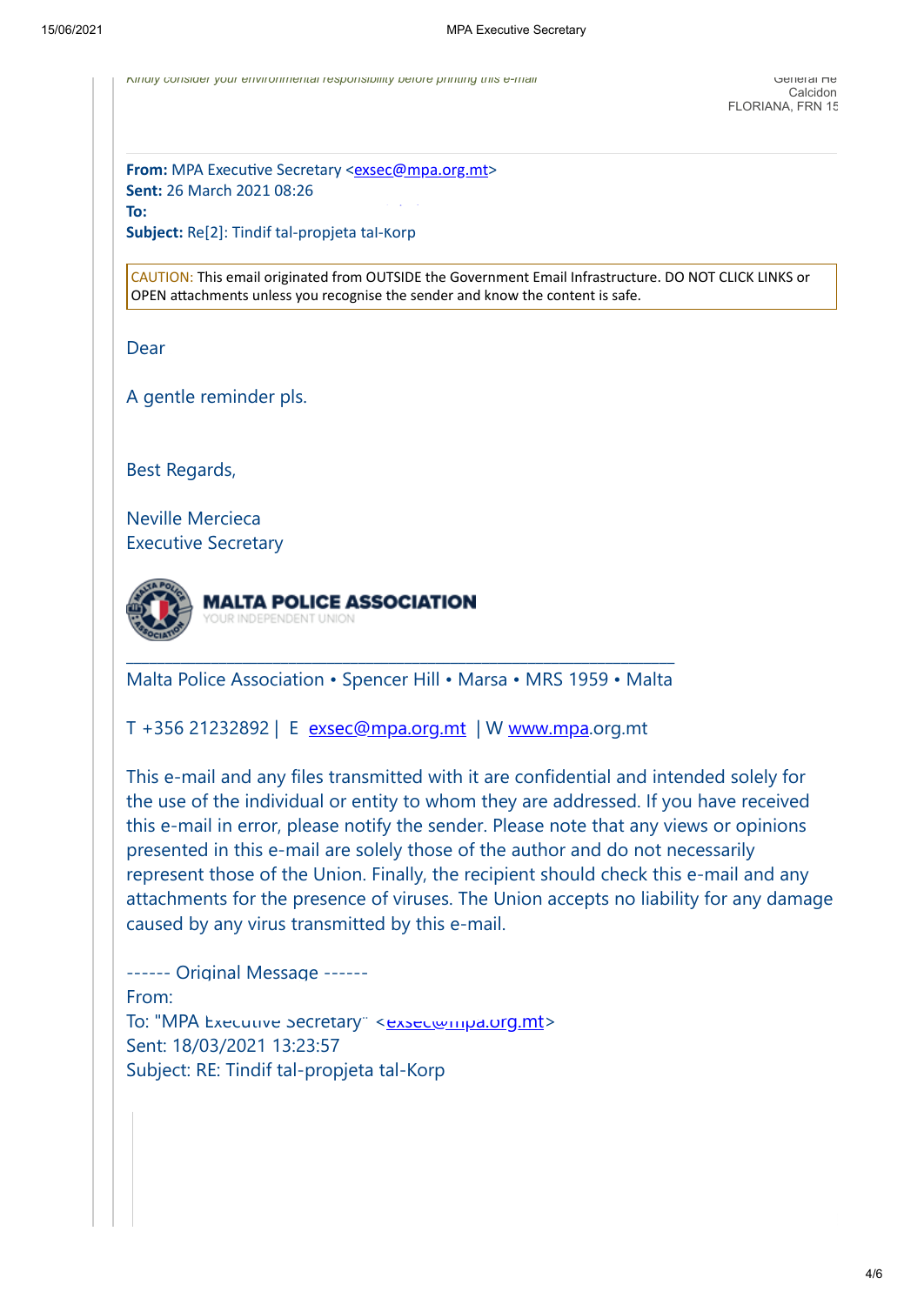**MALTA POLIC**<br>General *Kindly consider your environmental responsibility before printing this e-mail* General Calci FLORIANA, FRN

**From:** MPA Executive Secretary [<exsec@mpa.org.mt>](mailto:exsec@mpa.org.mt) **Sent:** 18 March 2021 13:17 **To:** Haber Kenneth at Police  $\mathbb{R}$  at Police  $\mathbb{R}$  at Police  $\mathbb{R}$  at Police  $\mathbb{R}$  at Police  $\mathbb{R}$  at Police  $\mathbb{R}$  at Police  $\mathbb{R}$  at Police  $\mathbb{R}$  at Police  $\mathbb{R}$  at Police  $\mathbb{R}$  at Police  $\$ **Subject:** Tindif tal-propjeta tal-Korp

CAUTION: This email originated from OUTSIDE the Government Email Infrastructure. DO NOT CLICK LINKS or OPEN attachments unless you recognise the sender and know the content is safe.

Għażiż

Nispera li tinstab tajjeb.

Liaison Officer - Police Unions

L-MPA iddiskutiet il-punt rigwardanti t-tindif tal-propjeta (*Għases, uffiċċji, toilets etc*.) tal-Korp tal-Pulizija. Sa issa, huwa l-membru tal-Korp li qiegħed inaddaf din ilpropjeta li mhux biss tintuża mill-istess membru, iżda anki mill-pajżana. Għalkemm forsi kien hemm żmien meta dan kien jgħaddi bħala dover tal-Pulizija u li huwa parti mix-xogħol tiegħu, dan mhux se jibqa jiġi ttollerat fil-futur qrib.

Stante li nifhmu li hemm process amministrattiv sabiex issir din il-qalba, kif ukoll li matul l-aħħar snin dejjem smajna li l-process beda;

1) Qeghdin insaqsu fiex wasal il-process?

2) Meta huwa ppjanat li l-membru tal-Korp ma jibqax Pulizija u cleaner fl-istess hin?

3) Qegħdin nitolbu li jekk dan il-proċess se jtawwal, tiġi ngaġġata kumpanija privata minnufieħ sabiex tkopri l-perjodu sakemm kollox jiġi deċiz.

Filwaqt li nerga ntenni li nifhmu li hemm process x'isir, nixtieqek taprezza li iktar u iktar f'dan il-mument, l-għan tagħna huwa li nipproteġu s-saħħa tal-membri tagħna.

Tislijiet,

Neville Mercieca Executive Secretary